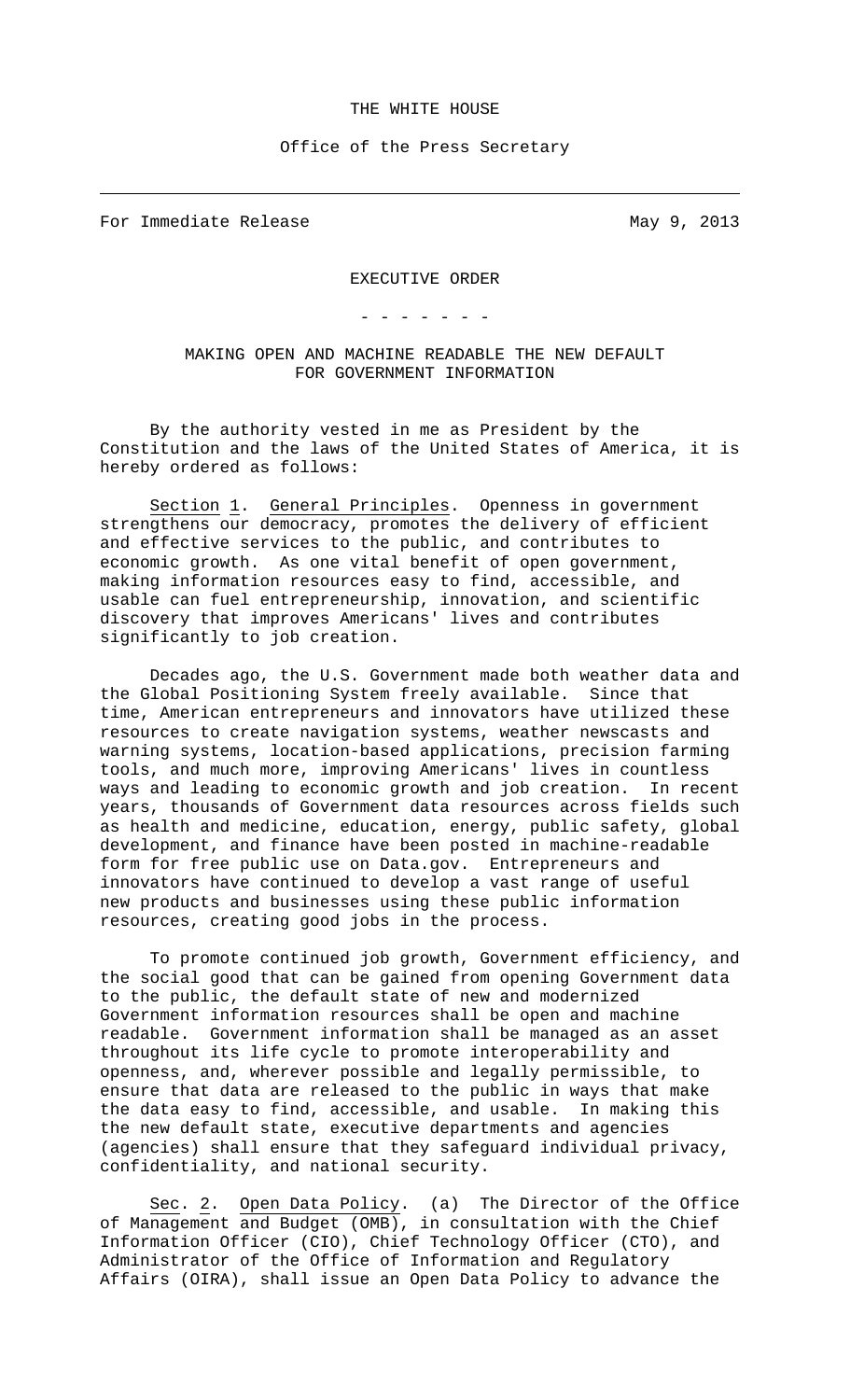management of Government information as an asset, consistent with my memorandum of January 21, 2009 (Transparency and Open Government), OMB Memorandum M-10-06 (Open Government Directive), OMB and National Archives and Records Administration Memorandum M-12-18 (Managing Government Records Directive), the Office of Science and Technology Policy Memorandum of February 22, 2013 (Increasing Access to the Results of Federally Funded Scientific Research), and the CIO's strategy entitled "Digital Government: Building a 21st Century Platform to Better Serve the American<br>People." The Open Data Policy shall be updated as needed. The Open Data Policy shall be updated as needed.

(b) Agencies shall implement the requirements of the Open Data Policy and shall adhere to the deadlines for specific actions specified therein. When implementing the Open Data Policy, agencies shall incorporate a full analysis of privacy, confidentiality, and security risks into each stage of the information lifecycle to identify information that should not be released. These review processes should be overseen by the senior agency official for privacy. It is vital that agencies not release information if doing so would violate any law or policy, or jeopardize privacy, confidentiality, or national security.

Sec. 3. Implementation of the Open Data Policy. To facilitate effective Government-wide implementation of the Open Data Policy, I direct the following:

(a) Within 30 days of the issuance of the Open Data Policy, the CIO and CTO shall publish an open online repository of tools and best practices to assist agencies in integrating the Open Data Policy into their operations in furtherance of their missions. The CIO and CTO shall regularly update this online repository as needed to ensure it remains a resource to facilitate the adoption of open data practices.

(b) Within 90 days of the issuance of the Open Data Policy, the Administrator for Federal Procurement Policy, Controller of the Office of Federal Financial Management, CIO, and Administrator of OIRA shall work with the Chief Acquisition Officers Council, Chief Financial Officers Council, Chief Information Officers Council, and Federal Records Council to identify and initiate implementation of measures to support the integration of the Open Data Policy requirements into Federal acquisition and grant-making processes. Such efforts may include developing sample requirements language, grant and contract language, and workforce tools for agency acquisition, grant, and information management and technology professionals.

(c) Within 90 days of the date of this order, the Chief Performance Officer (CPO) shall work with the President's Management Council to establish a Cross-Agency Priority (CAP) Goal to track implementation of the Open Data Policy. The CPO shall work with agencies to set incremental performance goals, ensuring they have metrics and milestones in place to monitor advancement toward the CAP Goal. Progress on these goals shall be analyzed and reviewed by agency leadership, pursuant to the GPRA Modernization Act of 2010 (Public Law 111-352).

(d) Within 180 days of the date of this order, agencies shall report progress on the implementation of the CAP Goal to the CPO. Thereafter, agencies shall report progress quarterly, and as appropriate.